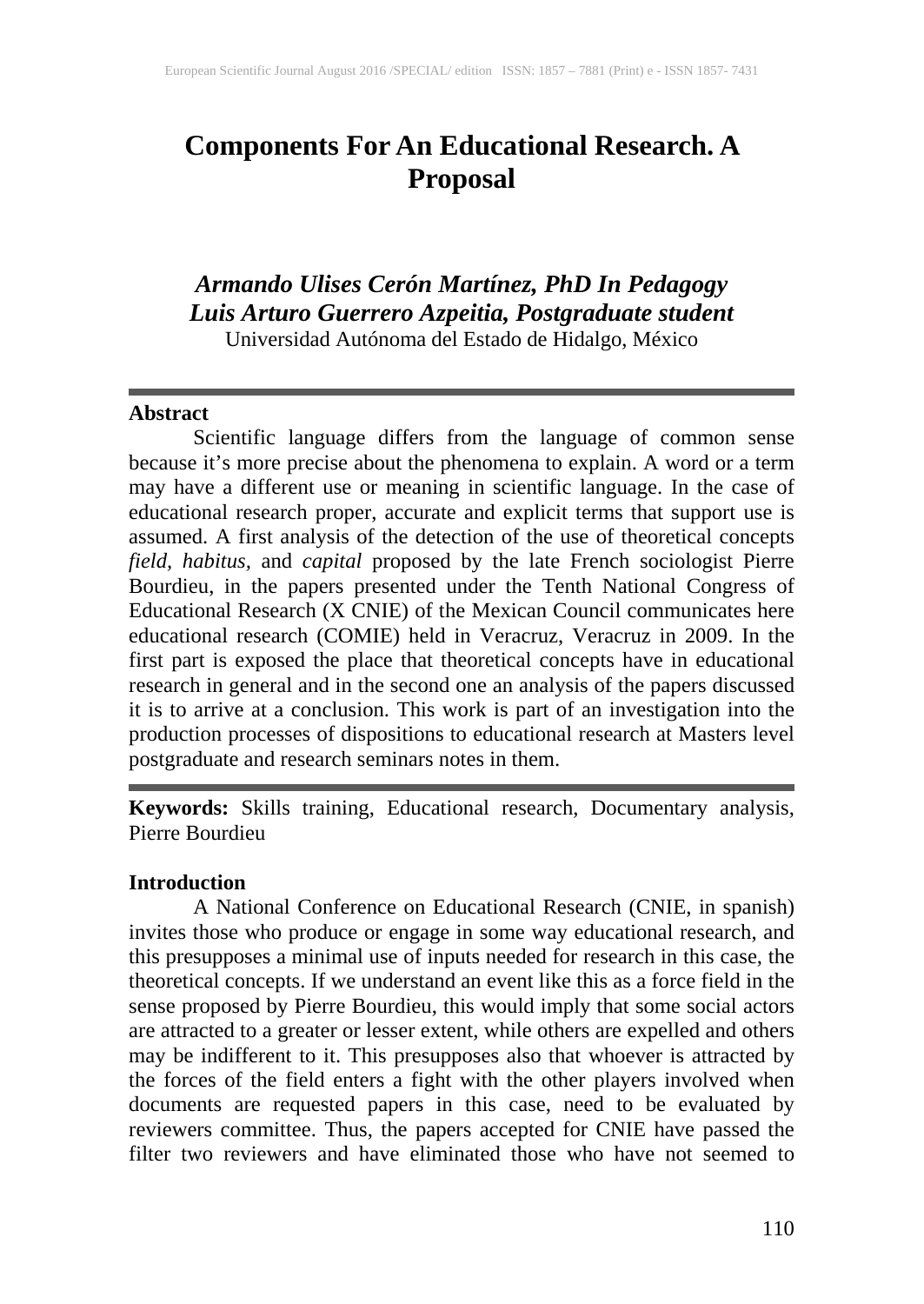conform to the standards and criteria governing such events. The reader of those papers accepted, also attracted by the forces of the field of educational research, is also able to express their own skills for evaluating the work that reads, and can also be subject to evaluation. The intention of this work is purely educational and, more specifically, a contribution to a pedagogy of educational research that may help enable the eye of those who start in the office of educational research regarding the use of concepts such as field (in their various dimensions), habitus and capital (in its various species) in the presentations. As part of a broader research findings are reported first findings.

## **The place of the concepts and theories in scientific research**

The relevant management of a theoretical culture competition would be expected to acquire education researchers. Part of it depends on the research education received from the dominant scientific culture. With Cassirer (1945) can remember that every culture has five structural components of universal nature: art, religion, symbolic language, myth and science. These are exclusive human activities. But in social practices the fact that humans do not include all in all of them and less with a recognition of the "experts". Thus science, which is one of the universal cultural structures, is an activity that humans beings exclusive practice.

Indeed, scientific practices are not in the public domain in the sense that anyone not fully committed to them in an expert manner, and not all are professional players on a football team just for practice on weekends, or arrive to become neither Rembrandt nor Da Vinci by making strokes on the napkin breakfast. With this in mind one should consider that there are varying degrees of relating to science: either as an expert, a specialist, an amateur or a spectator, among others. Each of these categories means a place in a specific social field. The commitment to the field between one and other position also differs in the benefits derived from it.

But how to understand what is science? *Grosso modo* remember that in their historicity there are at least two ways to detect: modern science and prior to it. The so-called modern science, which currently governs us, has its reconfiguration since the sixteenth century in Europe based on the contributions of Galileo Galilei and Johannes Kepler, and curdled with the mechanistic conceptions of Newton's universe (Mardones, 1991).

But science has not always had the same meaning. Weber (1967) mentions at least five ways or senses science has passed: a) as a way to real being, when the notion of "concept" is invented by Plato; b) a way to true nature, that is, he that knew science knew about nature and both were managed as synonymous; c) a way to true art, where the technique and method are part of scientific practice in the Renaissance; d) the way the true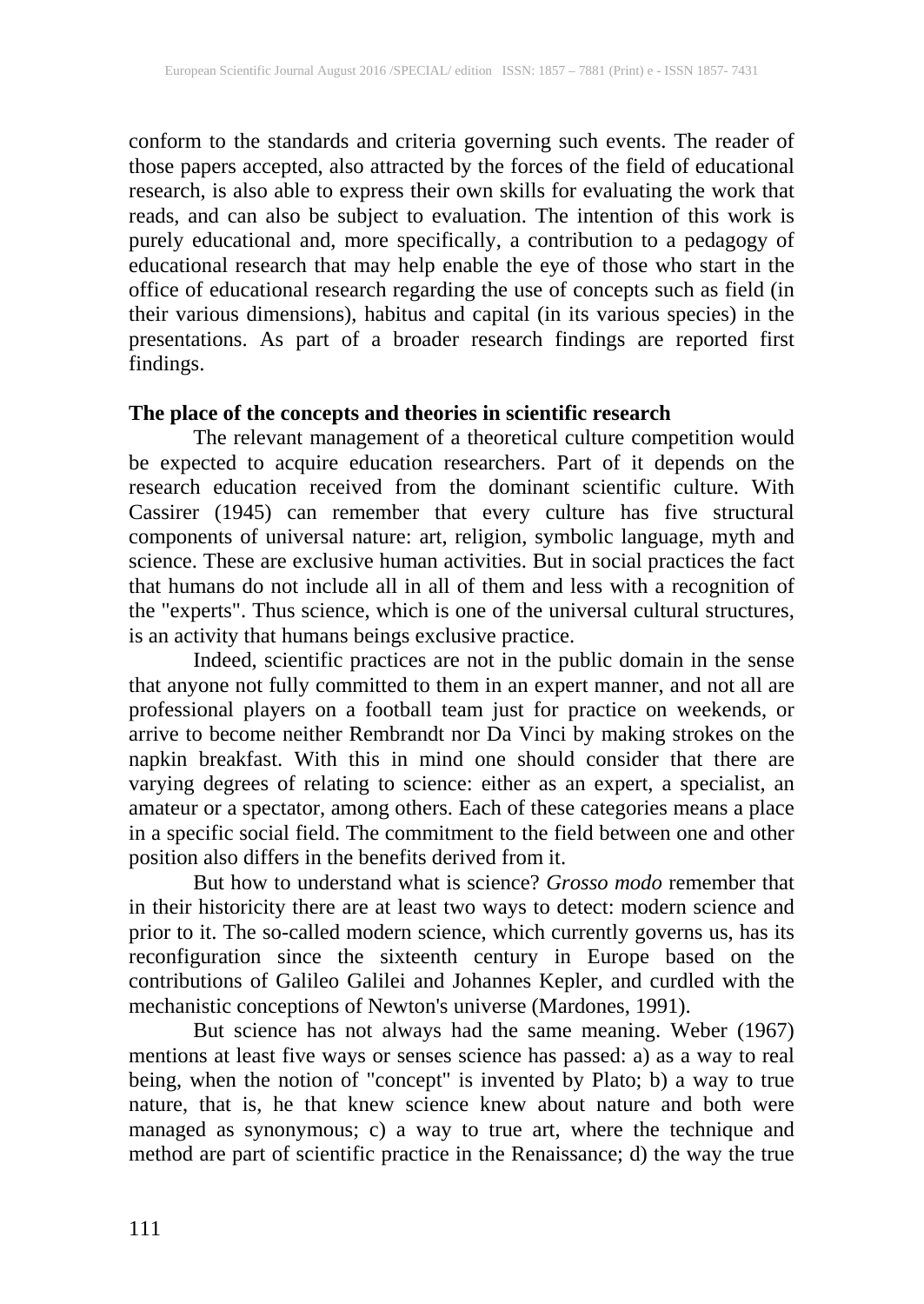God, believing that God had revealed himself in his works and the language in which he wrote all was the mathematical language, and who managed mathematics was able to understand and to "talk" to God; and e) the way to true happiness, when science comes as the promise to solve the ills of mankind in all areas of human life. And the same concerns rescuing Max Weber, and we can ask about the current sense as science. This response can be recovered in the conclusions of this work.

In the late nineteenth and early twentieth century modern science is based on three equally recognized paradigms or particular modes of practice and, at least from the German tradition: in its Positivist version, Hermeneutics or Critical. The first "discovers" the problems and seeks how to "resolve" them apprehending know the regularities operate in order to investigate and objectifies social agents by treating them as subjects of social machinery; hence their methods and techniques are more quantitative. The second rescues motives, hopes, reasons, perceptions and feelings of those whose lives these conditions and favors the more qualitative aspects of social research. The critical perspective seeks to outrange both perspectives of the world to understand, not exclusive of each other but complementary, as objectivist and subjectivist moments in social research respectively (Mardones, 1991).

If anything has characterized these science paradigms is its explicit rigor in how to develop research, but above all preconceptions against common sense that flood the consciousness of social subjects. Indeed, an explicit and proper use of language is something that sets you apart. In Social and Human Sciences thoroughness of language it is required. In the talks the everyday sense is permissible to think that a leave has fallen, science is more accurate saying that the leave has been attracted to earth.

With this in mind it is understandable consider that the use of language and scientific terminology does not occupy a minor place in scientific production, so this area requires special attention. But where do concepts and terms of science come from? They come from theories. The term theory comes from Greek, *θεωρία*, which refers to contemplate something carefully, the way as an observer of the stars do, or as a marine offshore stops to look at them for guidance in his journey (Gadamer, 2000). In practical terms, a theory is a way of seeing the world, to engage and operate on it. Therefore, any investigative act is theoretical and practical at the same time. But do so in the current educational research?

## **Components of a research topic**

Bureaucratic categories distinguish between basic research and applied research, first seen as merely theoretical, the other more speculative and practical, ideal for laboratories in the natural sciences. But this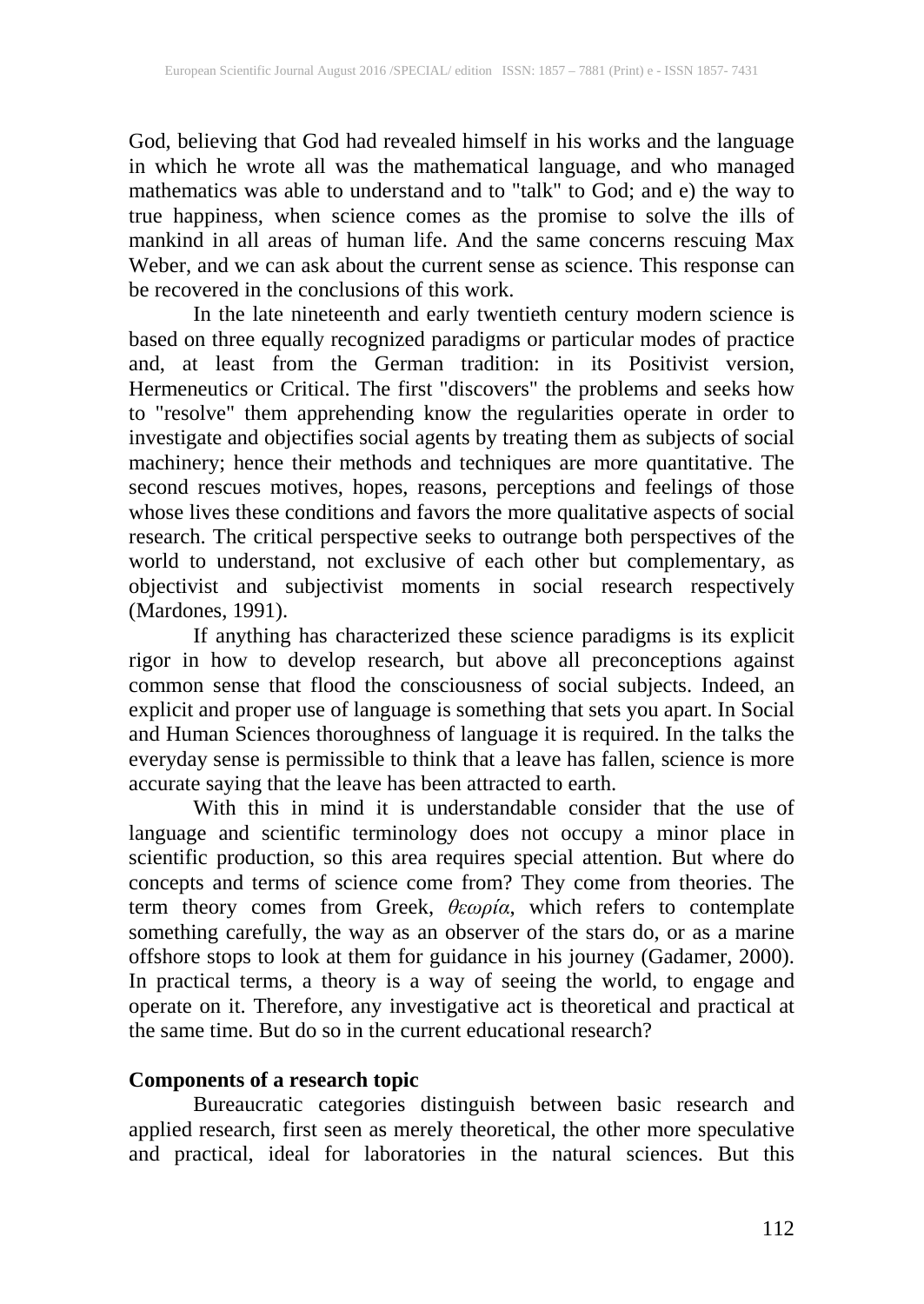classification is only the objectification of the social division of intellectual labor where some theorize from the comfort of the desktop and others will get their hands dirty to field research to make practical things (application of surveys, polls, etc.).

The eminently discursive nature of social and human sciences tends to reinforce this bureaucratic distance. But this is an effect of the lack of consensus of what is an investigation in social and human sciences, and particularly in education. Indeed, if we take the idea of the "kitchen of the investigation" of Pierre Bourdieu (2005) it is rescued that often what is presented to the reader are the results, not necessarily the development. To enjoy a cake is not enough to have the necessary ingredients: it requires preparation. Having sugar, flour, eggs, butter, milk, etc., even so close together they are, if not ever prepared them all will not make a cake. Similarly, a research paper having an introduction, a theoretical framework, a "state of knowledge" a methodological section, etc., it does not ensure a full-blown investigation.

What ensures that a work intended to convey results is actually a scientific research in education? As well as color theory is a triad of colors (red, yellow and blue) that give place to other colors, or as music components are harmony, rhythm and melody, and as physical phenomena occur over time, matter and space, a social scientific research requires a theme, an empirical dimension and a theoretical dimension from which is "seen" such phenomena. Of these three components, the most difficult to incorporate properly is the theoretical for the long time it takes to be assimilated by the social agent.

Let's say you want to investigate dropout (thematic dimension). What you need to do is find out the most appropriate way on the subject; is generally what some call the "state of knowledge". Despite making a documentary investigation (sometimes exhaustive) does not have a fullfledged educational research. It is required to limit the space and time phenomenon and choosing the subjects to be analyzed (empirical dimension). Even having these two components is not enough to pretend to have an educational research. With those components which we got, at best, it is a kind of journalistic investigation, but not a scientific. What gives a range of scientific research is the proper use of a theoretical and methodological culture application; from them educational problems can be constructed, strategy building and implementation of the instruments and the interpretation of the records that make the finding in scientific data.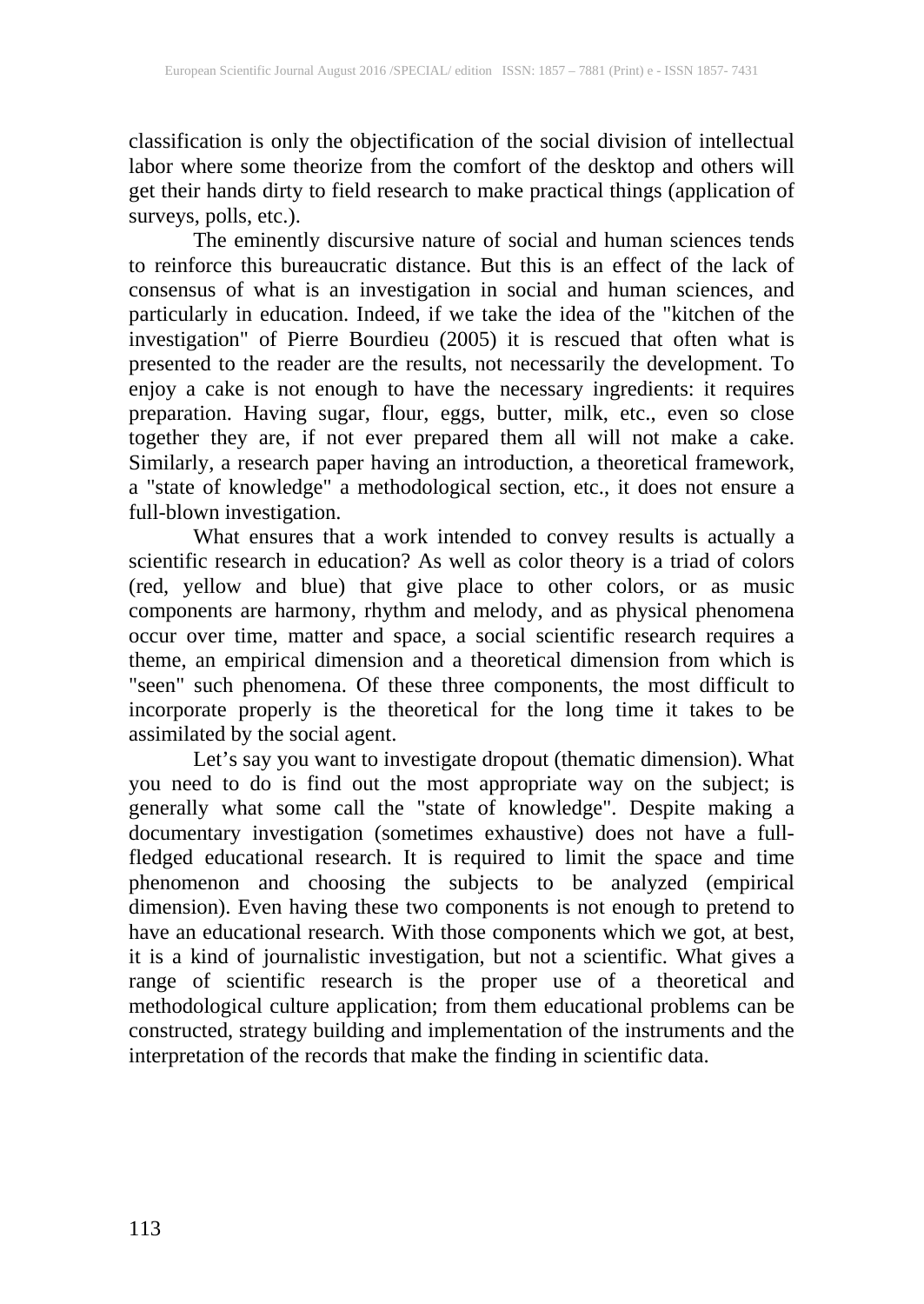## **The use of theoretical concepts in educational research. The case of papers X CNIE**

An event like the X CNIE seems like a case where you can see the use of theoretical concepts in the papers because they are product of an educational research in progress or completed, and have passed the double filter of two expert reviewers in the subject to be exposed for publication in the form of electronic memory.

The proposed exercise is how to detect the use of theoretical concepts of *field, habitus* and *capital* of Pierre Bourdieu, as one example among other possible, and more particularly for being the sociologist most cited for 2001 according appointments Social Science Citation Index, which produces effects in the field of social research. It is obvious that it is not obliged review this author to support educational research, but what would be expected of one who does it is to have a sufficient conceptual management that allows support and direct their research optimally.

### **Findings**

The operating-methodological strategy was analytically detect the papers published in the X CNIE COMIE and review in each where and how such notions were mentioned, although in isolation or together, as conceived by its author. Bourdieu (2005) emphasizes this in speaking of the relational unit concepts:

> So both concepts, habitus and field are relational in the sense that additional work fully *only in relation to one another*. A field is not just a dead structure, a set of "empty places", as proposed by the Althusserian Marxism but a game space that exists as such only insofar as they enter it players who believe in the rewards they offer and actively fight for them. Proper field theory, therefore, requires a theory of social partners [...] (p. 47).

If we add that a social position within a field consists of capitals (Ceron, 2012) which are administered by the sense of the game and the social partners attributed to the game and capital, the use of the three concepts is interlace.

What was found in the papers of X CNIE? Of the 850 papers distributed in 17 thematic areas, the concept that most found was *field*, with 565 mentions (66.47%) followed by *capital* with 74 mentions (8.7%) and to a lesser extent of *habitus* with 20 mentions (2.35%). However, during the analysis it was found that the notion of *field* is intermingled with other uses of which it was proposed to distinguish between which there is a *generic* and indistinct use (talking about workplace, school, political, scientific, etc.), with 391 jobs (46%) and a *methodological use* with 174 jobs (20.5%). The term is so open that it protrudes with respect to another.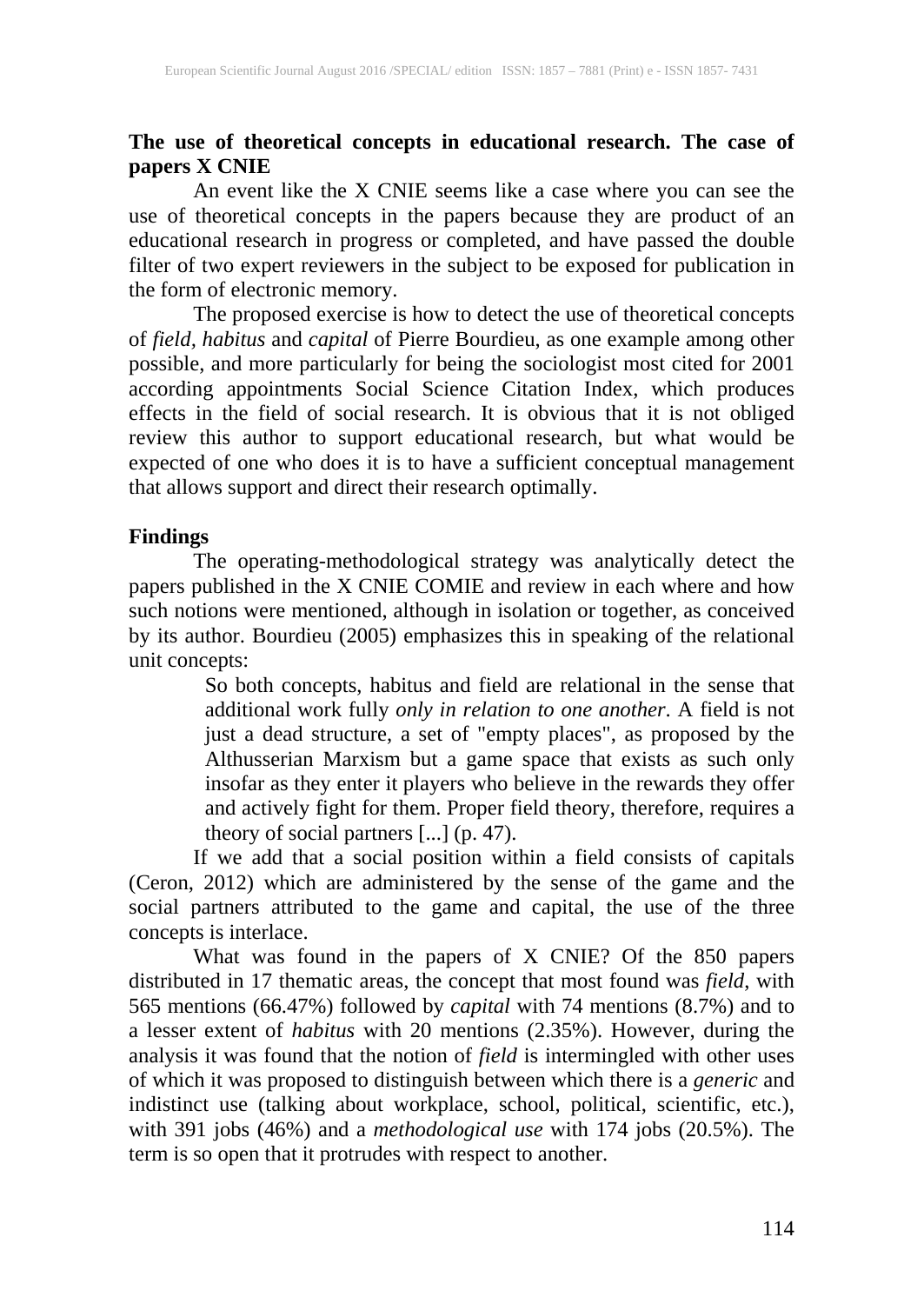The notion of *capital* appears not always linked to the theoretical system of origin. Indeed, there are three basic uses: *generic* or interchangeably (mostly as capital in its economistic dimension) in 12 cases (1.4%), as *human capital* in 17 times (2%), and 45 mentions (5.3%) in *its various species* (cultural, economic, social or symbolic), but in isolation, without reference to *field* or *habitus*.

There are 20 *isolated mentions* (2.35%) to the notion of *habitus*, which makes the least considered in the papers.

In 11 papers (1.3%) there is a use of *capital* and *field* in the Bourdian sense; *field* and *habitus* appear in 13 papers (1.5%), and *habitus*, and *capital* appear in 3 papers (35%) unrelated to the notion of *field*.

Only 13 papers (1.5%) in the three notions together as theoretical support system used for research were detected.

### **Conclusion**

That an author of social sciences is the most cited does not mean that he is therefore the most understood in his theoretical dimension and in his analytical application. This can lead us to think that authors are understood less than what is assumed, even at events like the X CNIE.

A term such as "field" is so open that can lead to a generic use. This may be the effect of an error source in the theory itself, so it requested to recover its various theoretical senses (as a social space, game space, a market, place of forces, and a battlefield), and explicitly articulated whenever it's used as well.

On the other hand, the notion of "capital" as used herein is detected, makes this concept of public domain almost as if everyone knew what was meant by the mere mention of the term. A pitfall is the fetishization of concepts by the concepts themselves.

Finally, the notion of "habitus" not being such generic a term, and is the least used and still detected in an isolated use, what weakens the analytical scope of the work thus employed.

This exercise is an invitation to rethink the proper use of theoretical concepts to not contribute to a common scientific sense so fashionable today by the social conditions of mass production of researchers.

#### **References:**

Bourdieu, P., y Wacquant, L. (2005). *Una invitación a la sociología reflexiva*. Buenos

Aires. Siglo XXI editores.

Cassirer, E. (1945). *Antropología filosófica*. México. Fondo de Cultura Económica.